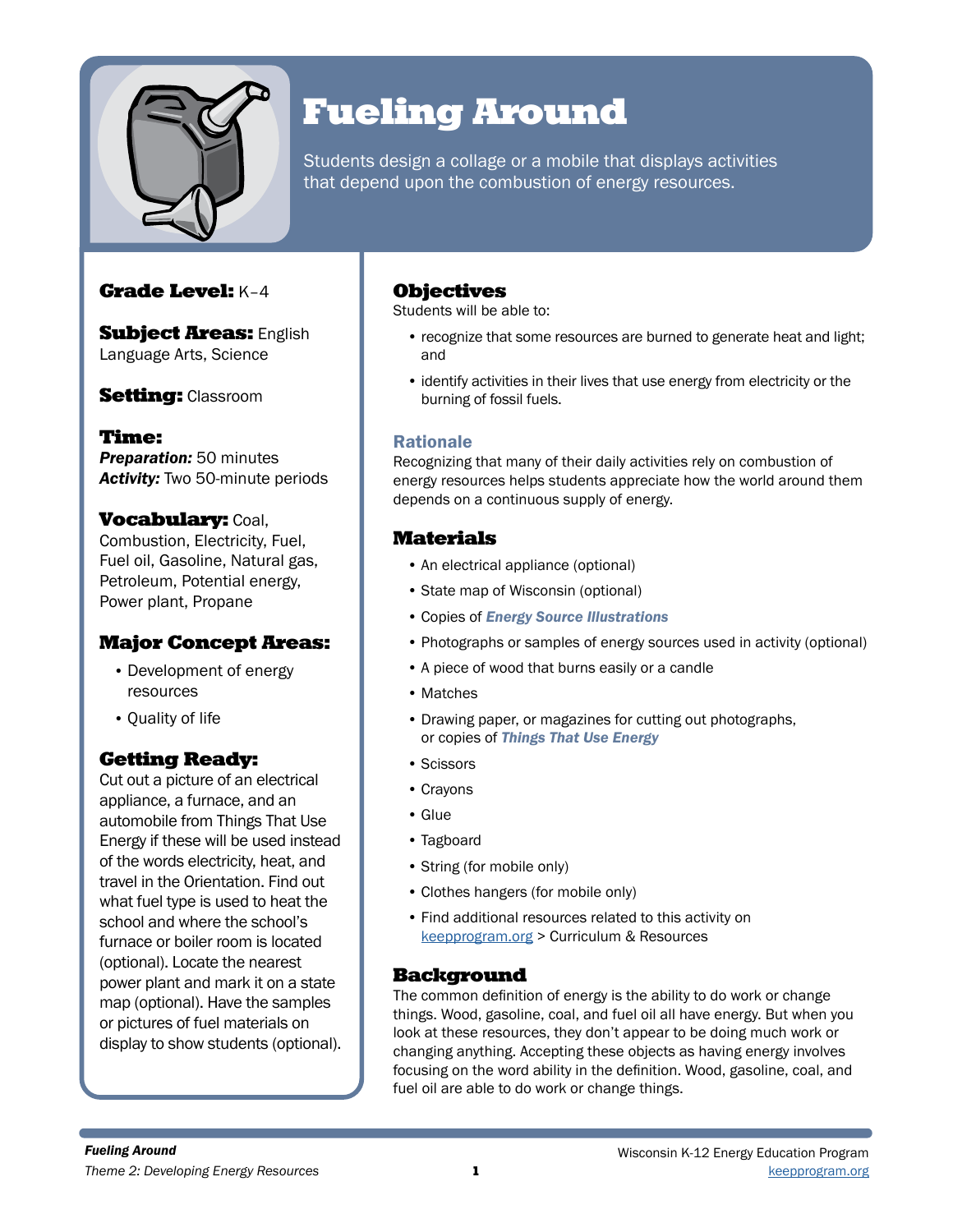Wood, gasoline, natural gas, coal, and fuel oil all contain stored energy. Because these resources were once living plants that converted solar energy into food, this energy originally came from the sun. Plants use their food to grow. The energy that was stored in the food becomes stored in the body of the plant. Wood comes from plants (trees) that were recently living. One reason trees are cut down is to supply us with the stored energy in firewood.

Gasoline, coal, and fuel oil originate from plants and tiny organisms that existed long ago. Gasoline and fuel oil are derived from petroleum, which is found by drilling into the ground (natural gas is often found along with petroleum deposits) and coal is obtained through mining. Both coal and petroleum are fossil fuels. Millions of years ago when plant materials and single-celled organisms died, they settled to the bottom of shallow seas and swamps. These plants and organisms and their stored energy were buried under layers of sediment. Over time, the pressure of the overlying earth caused the organic materials to change into petroleum and coal. Fossil fuels are often thought of as stored sunlight.

Burning releases the stored energy within materials such as wood. For many centuries, humans have burned wood resources for light and warmth. Later, humans discovered that fossil fuels (such as coal) were also good heat energy sources. Eventually, humans learned that the heat from the combustion of fuels could be harnessed and used to do work. Today, we still burn wood and fossil fuels such as natural gas to generate heat. Gasoline combustion runs our cars and coal is burned to generate electricity. One of the first uses of electricity was to create light. Prior to this we used oil and candles made from animal fat (which also contain stored energy from the sun via the food chain). Today, people

still use candles for light, mainly during power outages and for special occasions, but they are now made from wax that comes from petroleum.

The development and improvement of technologies that burn wood and fossil fuels advanced humans into the modern age. Everywhere you look there is evidence of energy supplied by these resources. Many people wake up in homes heated by burning natural gas, cook breakfast on electric stoves (much electricity comes from burning coal), and drive to work in cars powered by the combustion of gasoline. Considering how many of our daily activities (both work and play) depend on wood, coal, gasoline, and fuel oil, it is easy to see how the definition of energy—the ability to do work or to change things—applies.

### Procedure

#### **Orientation**

Write the words electricity, heating, and travel on the board or show students pictures of the electrical appliance, the furnace, and the automobile from *Things That Use Energy*. Have students identify things they use in their lives that apply to each topic. For example,

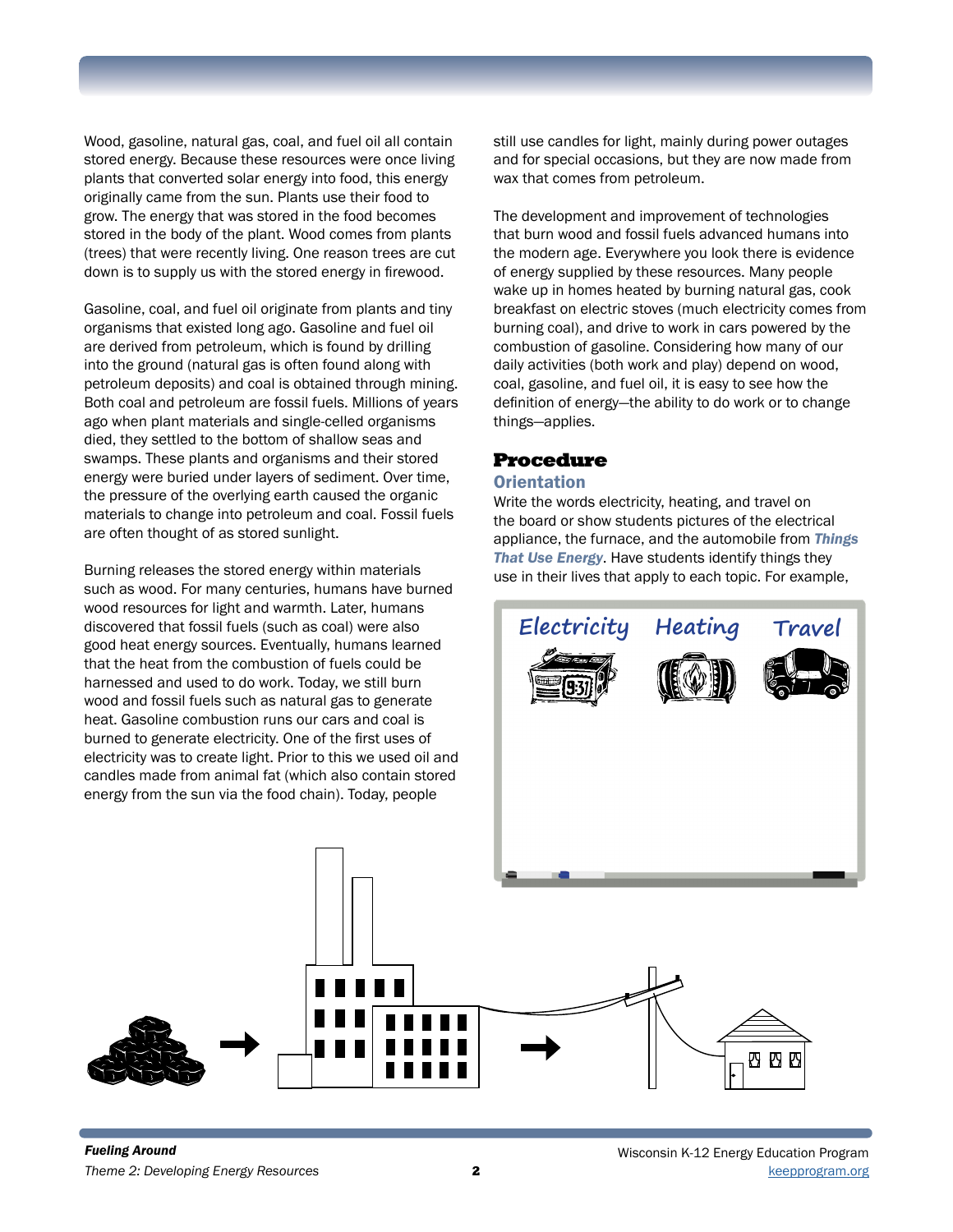watching television and using a toaster require electricity. Their homes are heated. They may travel to school in a school bus. Ask students where the energy comes from to make automobiles and buses move. Most students will mention going to a gas station and filling their cars with gasoline. If time allows, take students to the boiler room or furnace of the school and discuss energy sources used for heating (natural gas, fuel oil, wood, electricity).

#### Steps

- 1. Ask if any students know where we get our electricity. If an electrical appliance is available, plug it in. Caution: Remind students that electricity can be dangerous and they should always get the help of an adult before plugging in anything. Explain that the electricity from the plug actually comes from a power plant. Provide students with the location of the nearest power plant if known; it may help to point out the location on a map.
- 2. Tell students that in Wisconsin, many power plants generate electricity by burning fuel such as coal. Draw a simple diagram such as the one below that shows how electricity gets from an energy source, to a power plant, and then to a home.
- 3. Post the pictures of the *Energy Source Illustrations* on the whiteboard. If available, show students photographs or actual samples.
- 4. Explain that all these resources have energy. Ask students to look for visible evidence that these things have energy. Students may say they can't see any evidence of energy because the resources are not moving, making sounds, or giving off heat or light.
- 5. Remind students of the definition of energy (the ability to do work or change things). Discuss the meaning of the word ability, stressing that an object doesn't have to be currently doing work (moving or generating heat, sound, or light) to be able to do work. The resources have the potential to do work; they have stored energy (see "Potentially Kinetic").
- 6. Show students a piece of wood or candle and explain that it has energy, too. Light the wood or candle to show students that it burns. Now ask students what evidence is there that the wood or candle contains energy? They should comment that it burns and gives off light and heat. Discuss what the heat and light coming from the wood or candle can be used for.

#### Caution: Remind students that fire is dangerous and that only an adult should use it.

7. Tell students that oil, coal, natural gas, and gasoline also burn. Introduce and define the word fuel ("a resource that is burned to produce heat"). Explain that the heat from burning these materials is used to generate electricity (coal), move automobiles (gasoline), heat rooms, and cook food (fuel oil, wood, natural gas).

#### **Closure**

Have students draw pictures or look for magazine photographs that show examples of electricity use, travel, and heating. An alternative is for students to color in and cut out relevant pictures from *Things That Use Energy*. Instruct students to separate the drawings or photographs into piles based on which fuel provides its energy. Have students create a mobile or collage that categorizes things based on energy sources. Students can use their mobiles or collages to quiz each other on energy sources and their end uses (see **Assessment**).

For the Mobile: Instruct students to color the *Energy Source Illustrations* and paste them onto pieces of tagboard cut into circles or other shapes. On the other side of the tagboard, they should paste the appropriate pictures of energy uses they cut out of magazines, drew, or selected from *Things That Use Energy*. Direct students to punch a hole near the top of each piece of tagboard and tie a string through each hole. The strings should be tied onto a clothes hanger so that the tagboard pieces hang down at different lengths. (See **Extensions** for making this project more comprehensive.)

For the Collage: Instruct students to color and paste each *Energy Source Illustration* onto the center of a piece of tagboard. Have students paste around the fuel the appropriate pictures of energy uses that they cut out of magazines, drew, or selected from *Things That Use Energy*.

## Assessment

#### Formative

- Can students list one reason why wood, coal, gasoline, and fuel oil have energy?
- Are students able to match things that use energy to the resource that they depend on?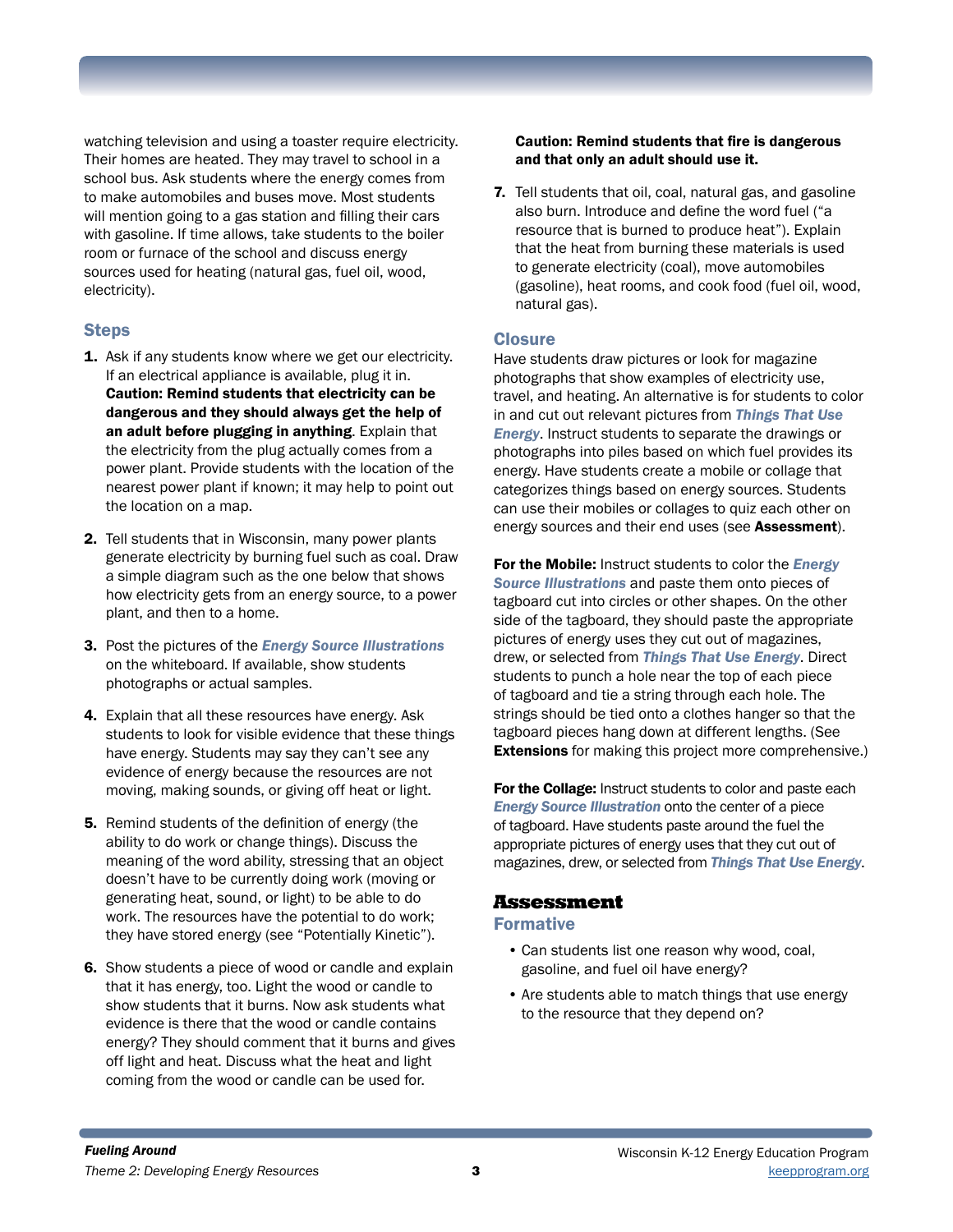#### **Summative**

Have students play a guessing game with the collages or mobiles. If the collage is used, have students who made the collage cover up the fuel source, showing only the end uses. Have classmates guess which fuel source supplies the energy for those end uses. If the mobile is used, have students view one side of the mobile hanging items and try to guess what's on the other side.

#### Extensions

As students learn more about energy resources they can revise the mobile to represent different energy types. For example, they can create different levels, with the top hanger representing energy resources and two lower hangers holding pieces of tagboard that represent renewable and nonrenewable resources. Another approach is to divide the energy resources on the tagboard into those that come from the sun (solar energy, biomass such as wood, wind energy, and fossil fuels such as coal, oil, and natural gas) and those that come from Earth (nuclear energy, geothermal energy, and water falling because of Earth's gravity).

### Related KEEP Activities

This activity works well to introduce students to different energy sources. However, you may want to identify and describe these prior to conducting this activity (see K-5 Energy Sparks for Theme II: "Introducing Energy Resources"). The activity "Digging for Coal" orients students to processes and issues involved with development of an energy resource such as coal. Later, students could analyze how coal and other fossil fuels are finite in "Energy Divide." A unit on electricity could begin with this activity and be followed with "Circuit Circus." Food, like coal, contains stored chemical energy. To help students understand that food is a fuel source, you may want to demonstrate how food can be burned (see "Roasted Vittles"). Potential energy is addressed in "Potentially Kinetic."



#### © 2020 Wisconsin Center for Environmental Education

The Wisconsin K-12 Energy Education Program is supported through funding from



Wisconsin K-12 Energy Education Program (KEEP) **College of Natural Resources University of Wisconsin-Stevens Point** 









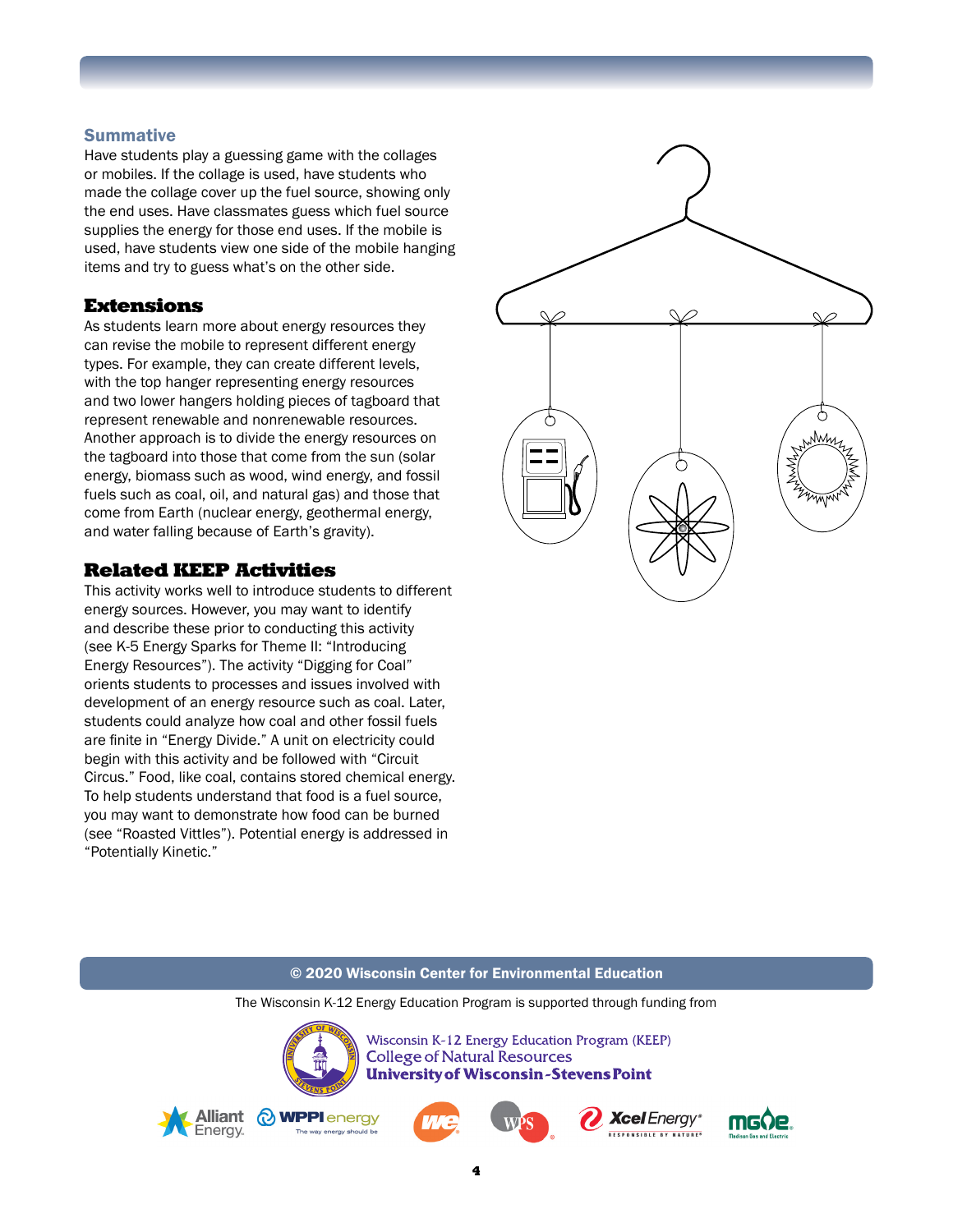## Energy Source Illustrations



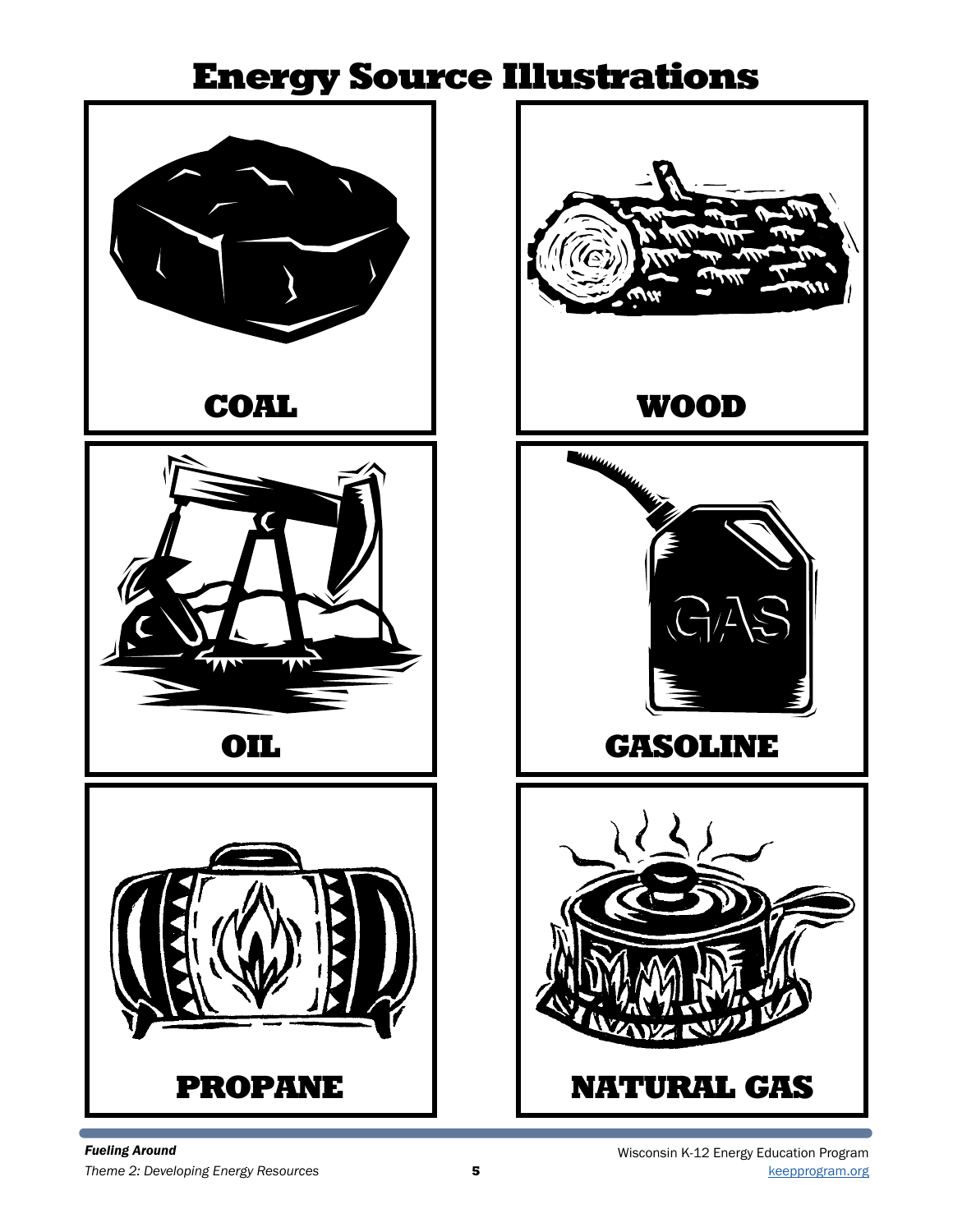## Energy Source Illustrations







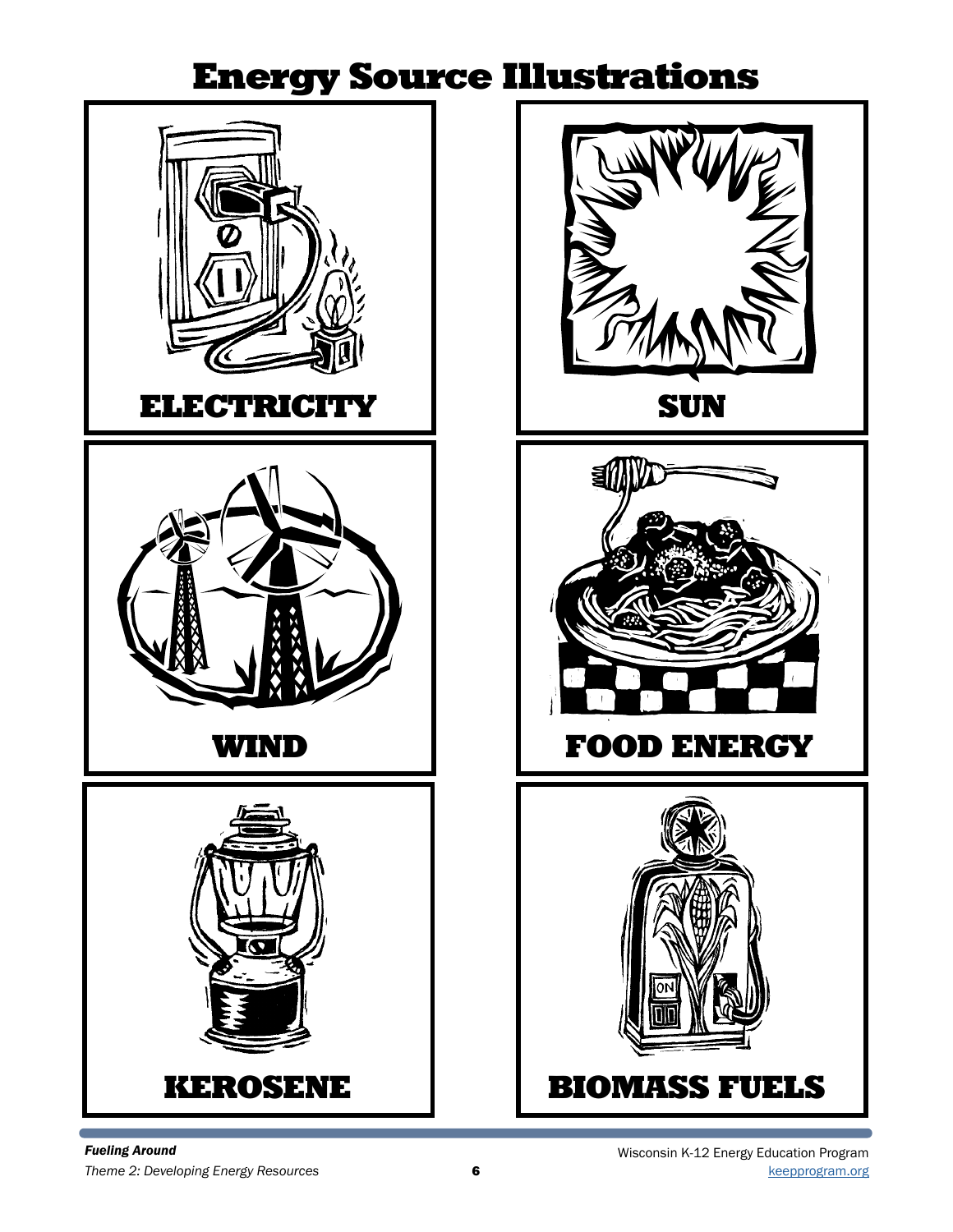## Energy Source Illustrations



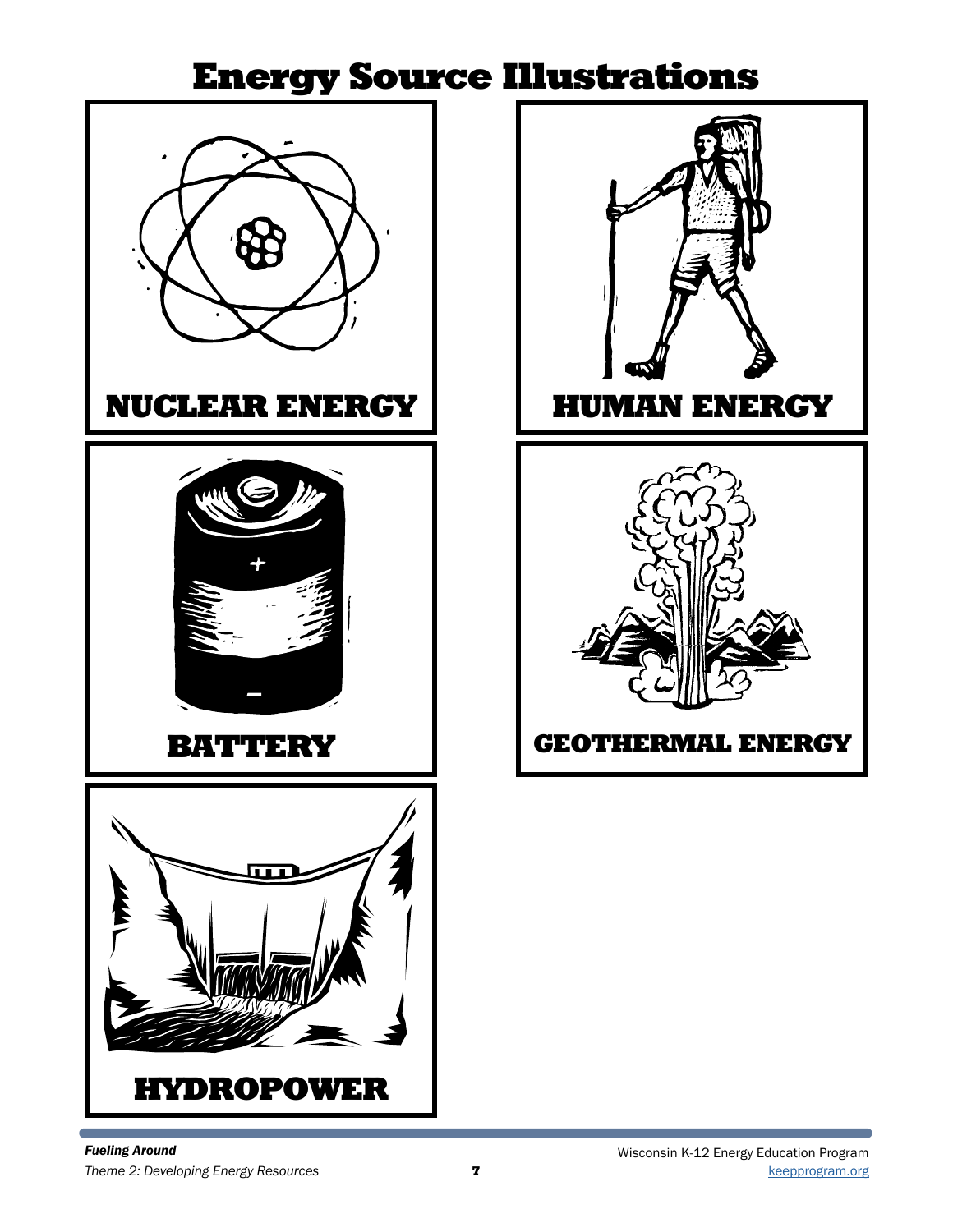## Things That Use Energy









*Fueling Around*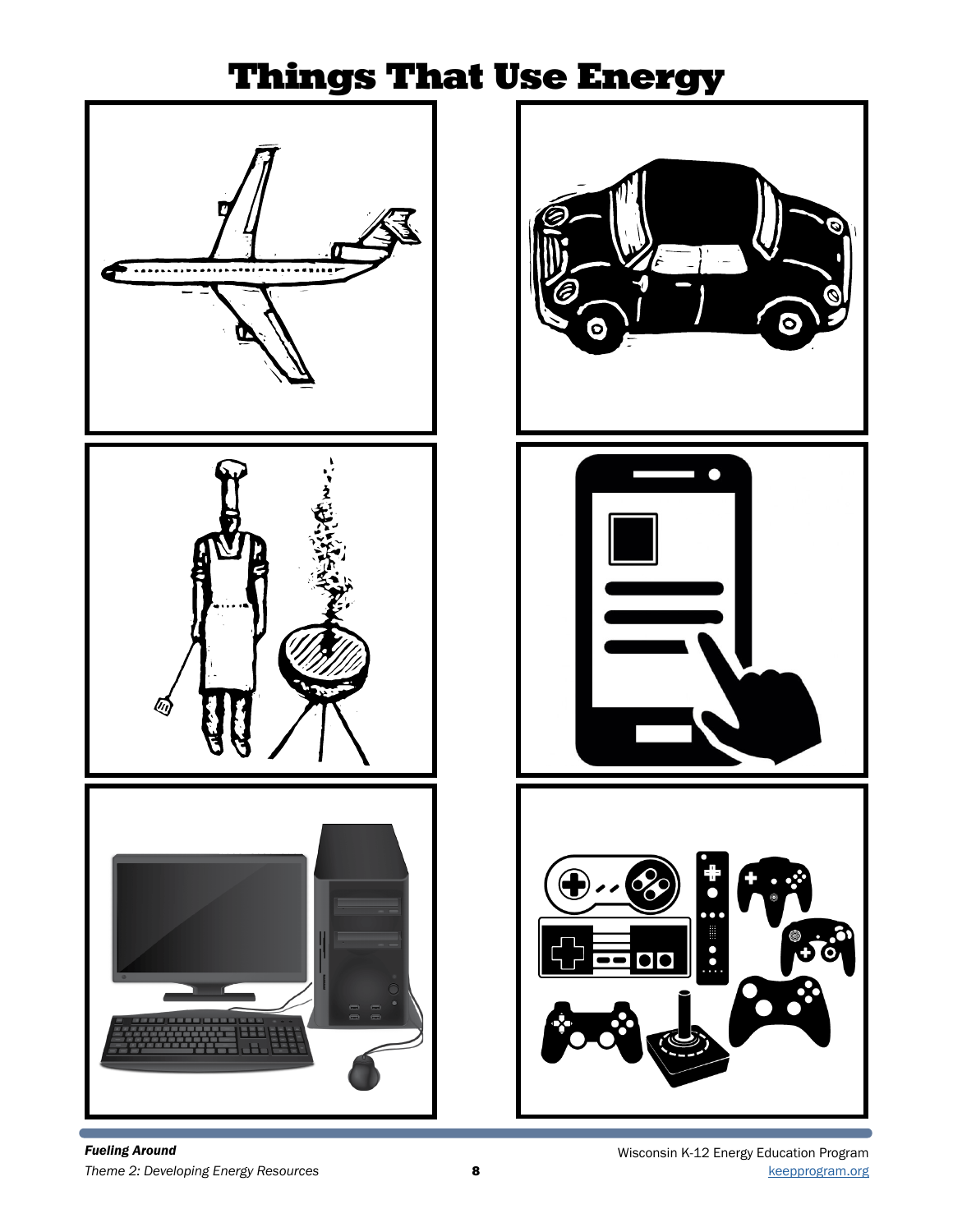## Things That Use Energy







*Fueling Around*